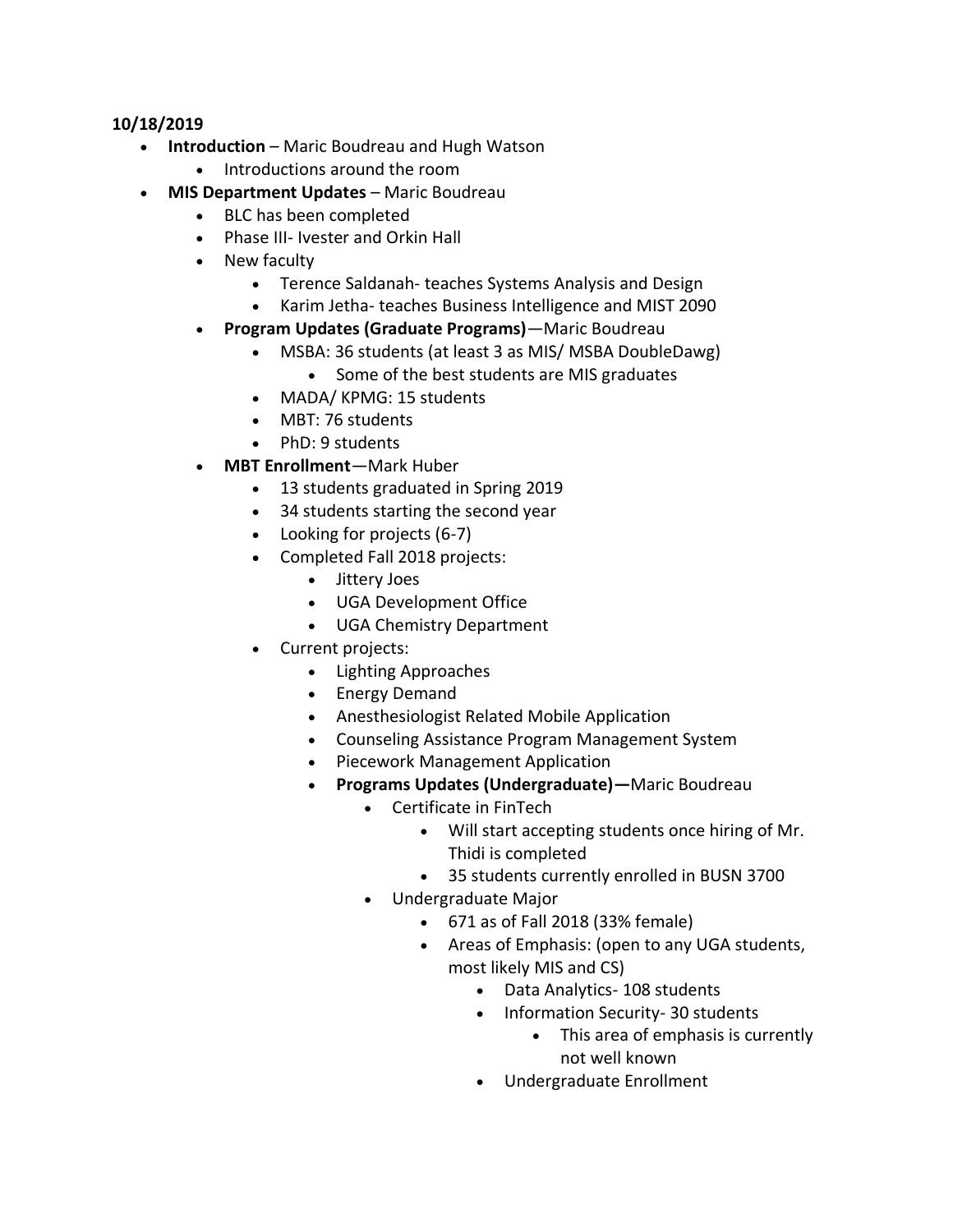- Has been increasing over the years. Roughly 700 students currently.
- Ranked #8 out of Popular Degree Majors at UGA (Fall 2018)
- Top Employment (Class of 2018)
	- $\bullet$  Big 4
- Undergraduate Placement (Timeline)
	- 81% before graduation
	- 96% 3 months after graduation
	- 99% 6 months after graduation
- **MIS Student Organizations**—Lauren Stone
	- Society for MIS
	- Women in Tech
	- Society for Cyber Security
	- Society of Business Intelligence
	- Terry Student Consulting
	- Women in Business
	- The MIS Student Advisory Board
	- More information on how to get connected on each website (google uga + student org name) or contact us and we will put you in touch with the right people.
- **MIS Coffee Series—**Lauren Stone
	- More intimate setting between students and MIS professionals (MIS Professors and Advisory Board members)
	- Informal setting where you give your background information and then have a Q&A
	- Email Hugh Watson if interested in participating in a coffee series
- **MALC 2020**—Maric Boudreau
	- April 2-4, 2020, hosted by the MIS Department, at the BLC
	- MIS Department heads and other leaders to discuss curriculum issues and a variety of topics
	- $\bullet$  9<sup>TH</sup> year, coincides with 50<sup>TH</sup> year of MIS Department
	- Anticipating roughly 100 guests
	- Keynote speaker: Bill Franks (Al & Big Data)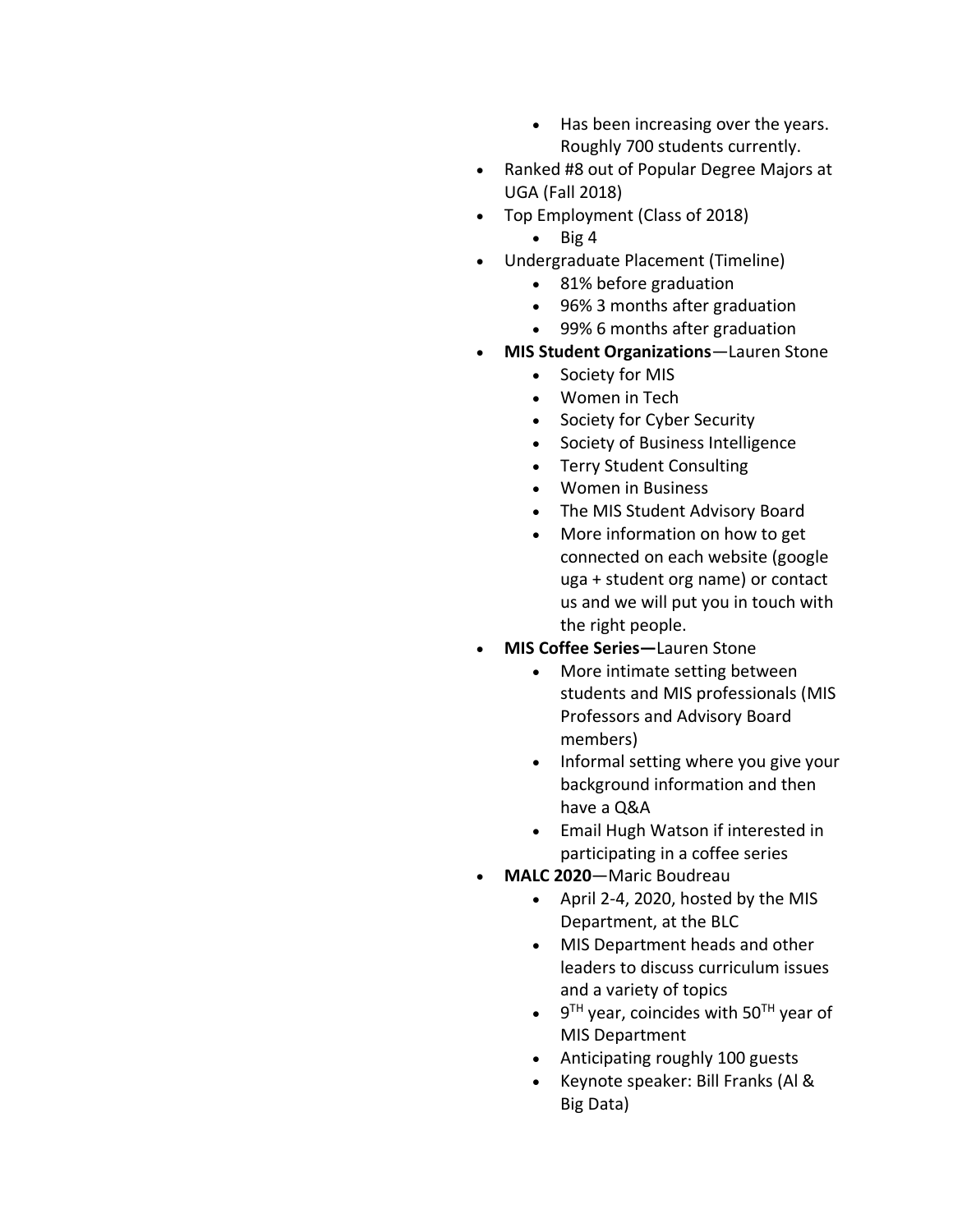- Reception, debate, tailgate
- Great opportunity to show off MIS Department, the BLC, and UGA
- Support from Bob Trotter and Gartner
- **Giving Opportunities—**Maric Boudreau and Hugh Watson
	- **State Farm Gift-** Sandeep Davalbhakta and Sabrina Robinson
		- Provided a \$5,000 grant to support department and it's initiatives
	- **50 for 50 Coin Campaign**—Mark Huber
		- Celebrate  $50<sup>TH</sup>$  year anniversary
		- Donate \$50 or more, get a coin
- Most of the donations go right back to students through scholarships
	- Coin Design competition between students
	- Point of contact for donations: Kathy O'Brien
- Goal: \$90 million
- Reached: \$121 million

# **"Reinventing the Workforce and Generation Z"**

# **Bob Trotter presenting Gartner research**

- Workforce over the generations
	- Key issues:
		- 1. Sociological traits of centennials as compared with millennials
		- 2. Differences between millennials and centennials at work
		- 3. How to attract centennials
		- 4. How to lead centennials
	- Issue #1: Sociological Differences with Millennials
		- 1. Centennials prefer products, not experiences (unlike millennials)
		- 2. Want to play a bigger role in changing the world
	- Issue #2: Differences at work
		- 1. Motivations at work:
			- 1. Millennials: motivated by purpose, work-life balance, corporate spirit, money does not compensate to work hard
			- 2. Centennials: motivated by security and money, no strong distinction between work and life, entrepreneurial spiriting, seeks reward for hard work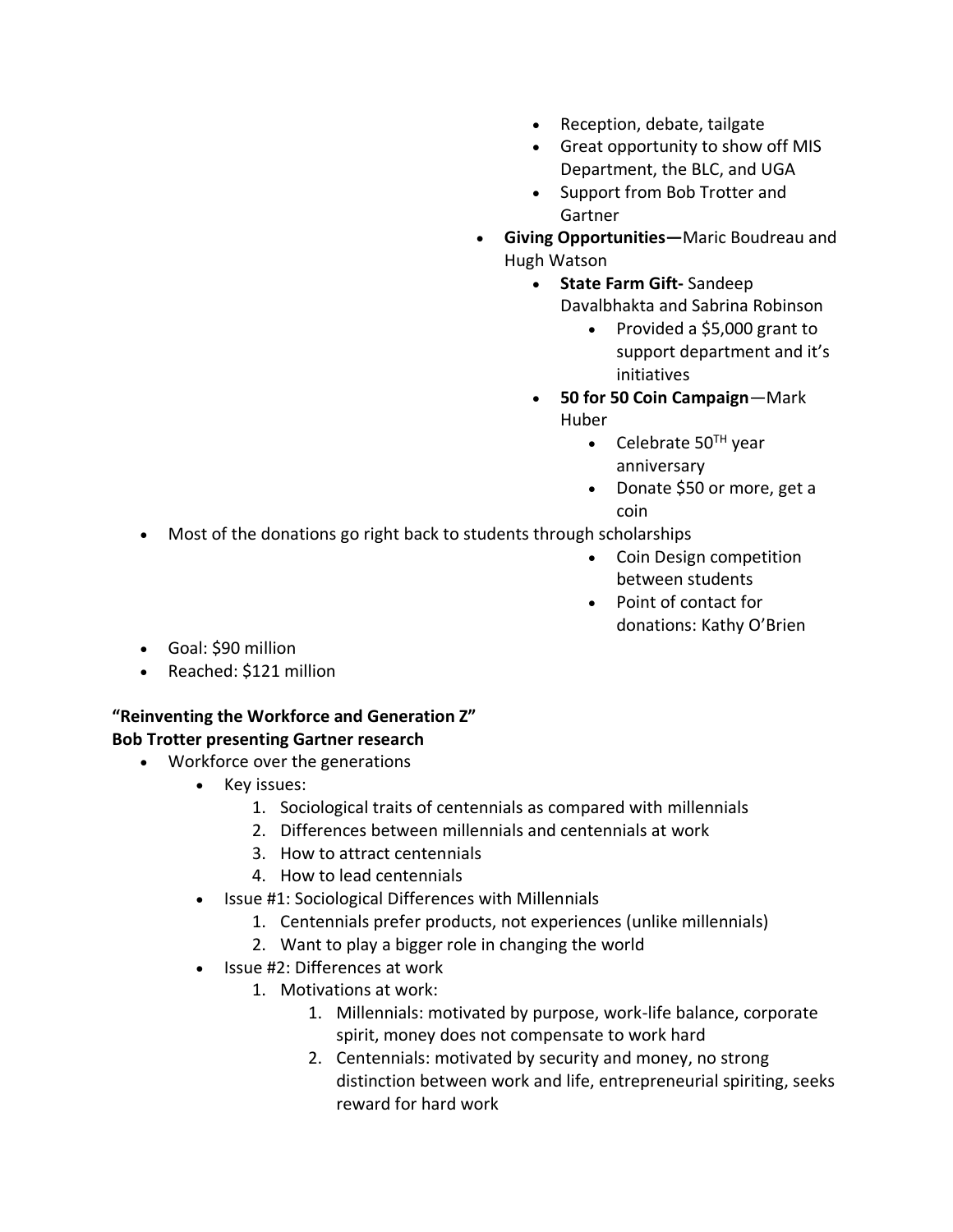- 2. Socialization at Work
	- 1. Millennials: collaborative, teamwork, email communication
	- 2. Centennials: competitive, work alone, face-to-face communication
- 3. Issue #3: How to attract centennials
	- 1. Millennials: offers via internet
	- 2. Centennials: offers via mobile and social media
- 4. Issue #4: How to lead centennials
	- 1. Set clear how they can add value
	- 2. Give high level of autonomy
	- 3. Explain whole picture, but also give short milestones
	- 4. Become a mentor-boss to them
	- 5. Provide regular feedback
	- 6. Offer flexibility at work
	- 7. Teach benefits of single-tasking
	- 8. High level of Digital Workplace
		- 1. Videoconference is a must!
	- 9. Arrange Hackathons
- 5. Prediction: Gen Z will reshape how organizations approach remote work
- 6. Prediction: Management skill could disappear, but instead will be more important than ever
- 7. Prediction: We can build a better society, and better companies, with new entrants to labor market

# **Discussion: Emerging Technology Trends**

# **Led by Rick Watson**

## **Topic 1: Robotic Process Automation**

- Documenting business process for client is the biggest challenge for RPA engagement
- Record function that allows us to watch users and what they do in the system
- Have had better success using operational people because no code is involved
- Focus on user experience and how we can make it less tech-heavy and more attractive to the customers
- Have to lead into the RPA- can't introduce the shiny new tool without explaining and understanding it
- Business is driving the technology
	- Business users are the ones that come for help with the automation
	- 4 Indicators: Operation efficiency, customer experience, end user experience, customer success
- Good example of using RPA:
	- Fraud example at bank- very successful (details to come soon)
	- NCR example- useful for routing algorithms (tracking site visits, etc.)

## **Topic 2: Artificial Intelligence**

- Need to ask how math-heavy do we want to go, rather than business survey perspective, in these types of classes
- Need to focus on the humanistic side of AI